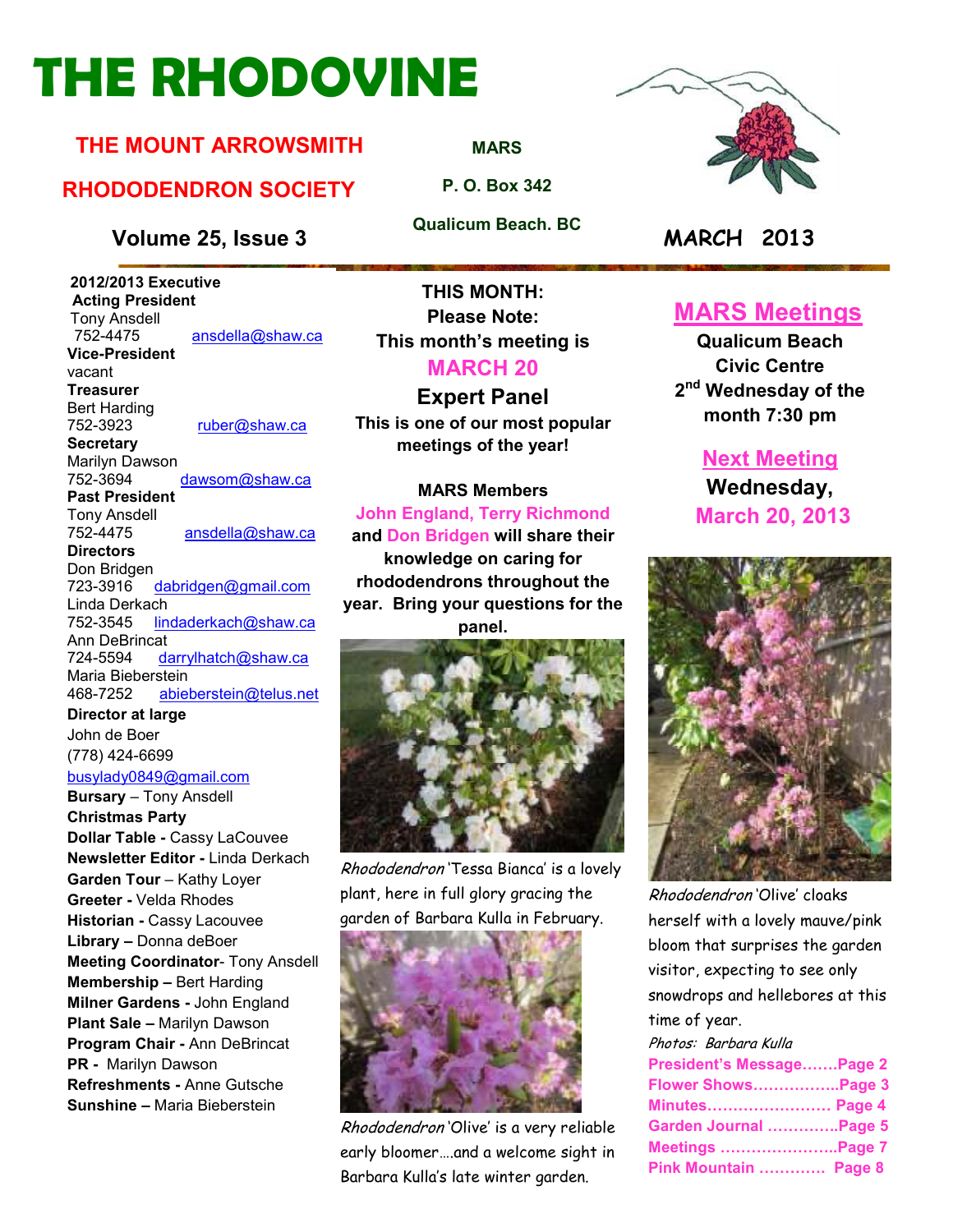#### From Your President…

The Spring ARS Convention takes place May 1 to 5 at the Seattle Airport Marriott. Full details on the convention can be found at http://olympiachapterars.org/2013-arsinternational-convention.html. Since this convention is relatively near to us, I hope that many MARS members will attend. As usual, MARS will subsidize one member, who has never attended an ARS convention, by \$400 to assist with expenses in attending this convention. The member will be chosen by a draw at the next General Meeting

The Spring 2015 Convention will be held in Sidney, BC. Again I hope that many MARS members will be able to attend. Unfortunately the dates for this convention clash with our annual Mother's Day Garden Tour. The MARS Executive, together with the Garden Tour Committee, will be discussing our response to this situation. I would like us to figure out how to maintain our traditional dates while accommodating those members who will be attending the convention.

There will be a District 1 meeting on the mainland on March 19. Among other things, we will be discussing a proposal to make the Milner Gardens Species Garden a District 1 Project.

Tony

## **MARS Programs in 2013….**

#### **April 10 – Verna & Bob Duncan**

 **Pushing the Hardiness Limits: Fruit Trees and Subtropicals** 

#### **May 8**

**Yet to be confirmed**

#### **June**

**MARS Wind-up Party** 

## **Mark Your Calendar….**

#### **MARS Rhododendron Show and Sale**

Saturday, April 27, 2013 Parksville Curling Club

#### **ARS Convention 2013**

Near Seattle/Tacoma Airport Thursday, May 2 – Sunday, May 5, 2013

#### **MARS Spring Fling Plant Sale**

Saturday, May 4, 2013 8:30 am to 12:30 pm

#### **MARS Mothers' Day Weekend Garden Tour**  May 11 and 12, 2013



At six feet tall, Rhododendron 'Sir Charles Lemon' is an imposing sight – especially here in the container garden of Mary Parker in Nanaimo. See more of Mary's garden in our April Rhodovine.

The Editors reserve the right to edit submissions to the newsletter for purposes of consistency, clarity and space restrictions.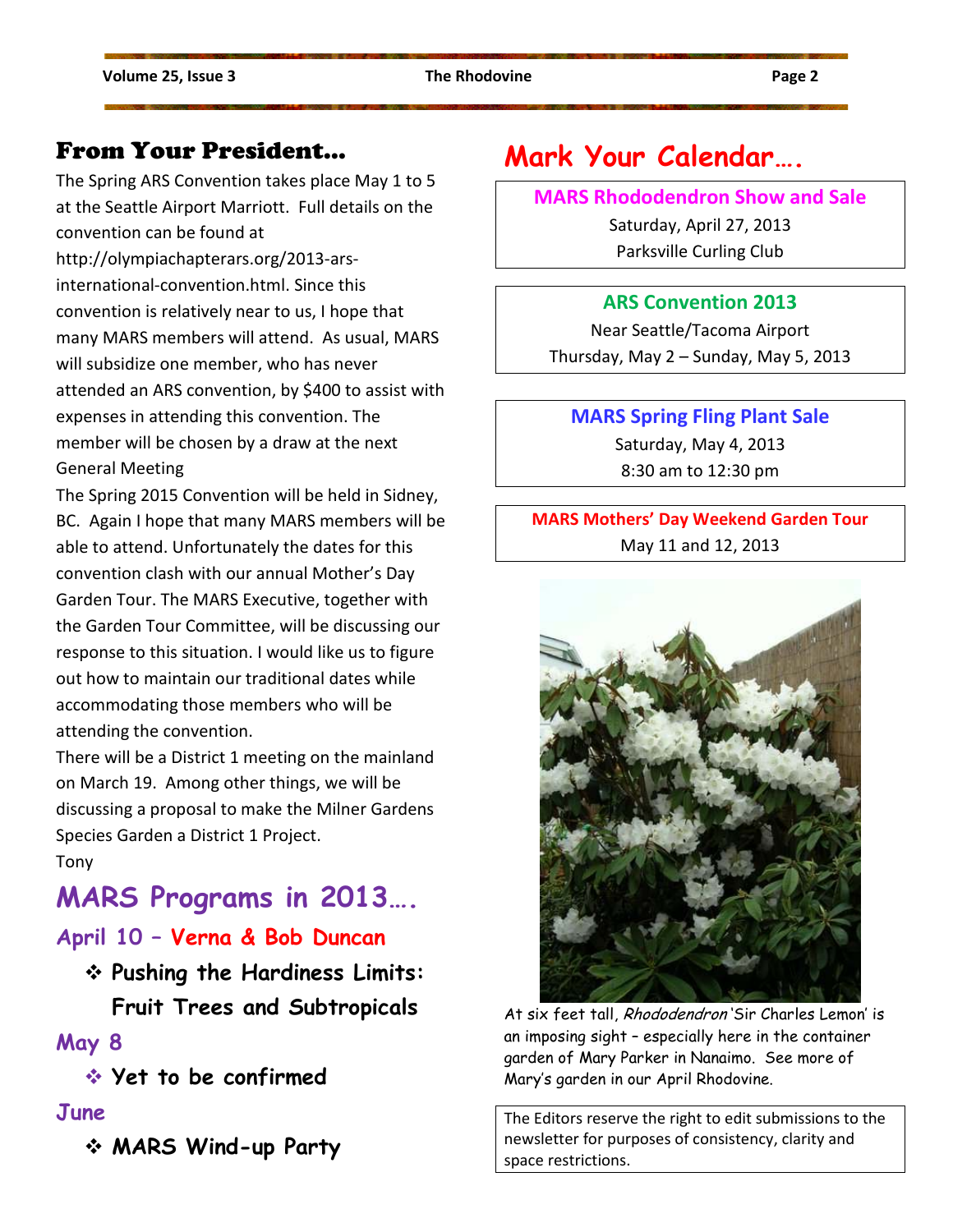#### **Northwest Flower and Garden Show**

 "The Silver Screen Takes Root – Gardens Go Hollywood" was the theme for the recent NW Flower & Garden Show.



The gold medal winning Hobbit's New Zealand Garden featured plants native to New Zealand.



Plants and driftwood were a popular combination**.**



Recycled natural materials including cedar roots, stone and pavers interspersed with conifers provide easy maintenance for the busy gardener. Photos: Barbara Kulla Words: Marilyn Dawson

## **Pot Up For Spring Fling**

#### Marilyn Dawson

With the possibility of an early spring, MARS members are encouraged to think about what they can contribute to Spring Fling, our perennial plant sale on May 4 at the Community Hall in Qualicum Beach.

Co-Chairs Barbara Kulla and Marilyn Dawson are finding increasing community interest in the event, largely because the plants are often one of a kind, well-potted and healthy-looking. "Many times last spring, we were told, 'your's is the best sale,' so we can all take a bow for that," said Barbara.

Good sellers are Japanese maple seedlings, little conifers, and a wide range of perennials including sedums, ferns and hellebores. No invasives please. Pots should be clean and plants should be named with colour and other growth details noted, if known.

Marilyn suggests members let their neighbors and friends know about the sale, and if they are dividing or turfing out something, ask for it to be potted up. "Most people, I find, are happy to give something away rather than see it go in the landfill," she said.

Many of the vendors from last year are coming back, but there are still some tables available for \$15 each. One new vendor is the energetic Alpine Club.

 "We've always had great response from volunteers, even if they can only stay an hour or two. Everybody pitches in and we have a good time. All help is greatly appreciated," Barbara said.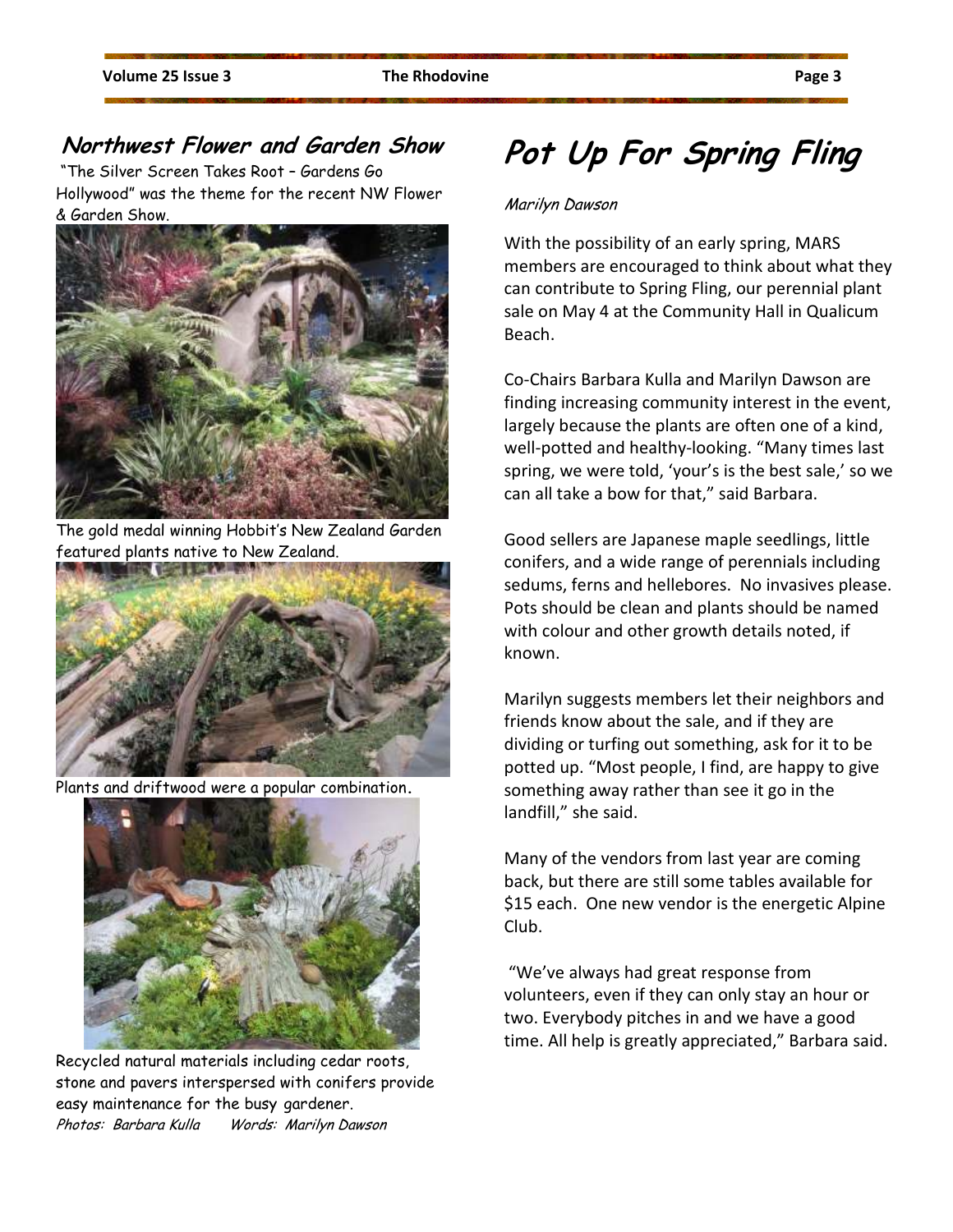#### **Mt. Arrowsmith RS General Meeting**

Qualicum Beach Civic Centre, Wednesday, February 13, 2013 at 7:30 pm

#### GUEST: Angela Einarson

BUSINESS ARISING: 1. Tony Ansdell reminded members that next month's meeting is a week later than usual, on March 20, because the entire hall has been pre-booked for our regular date.

2. The ARS sent a letter at the end of last year asking every member for a donation because of its deficit position. Instead of individual cheques, Bert Harding will accept donations at this meeting and send one cheque to the ARS. The donation is strictly voluntary. 3. Members are urged to acquaint themselves with the ARS Journal on line.

4. Members from each island chapter met at Milner on January 30 to discuss a proposed species garden. Tony Ansdell, Marilyn Dawson, Terry Richmond and Maria Bieberstein represented MARS; John England represented Milner Society and Glen Jamieson represented the ARS Journal. Tony said he was encouraged by the attitude of all parties. Next step is for Tony and Milner Executive Director Geoff Ball to draw up a memorandum of understanding to spell out the rights and obligations of each participant. 5. Tony Ansdell and Marilyn Dawson travelled to Saanich on January 27 to attend a meeting on the 2015 Convention which opens in Sidney on May 5, 2015 for six days. The final day is devoted to up-island tours. While the host of the convention is the Victoria chapter, all chapters in District One are expected to participate in some way. This particular meeting was devoted to selecting speakers of international calibre and deciding on the format.

CORRESPONDENCE: The Palaentology Society reports that Glen Jamieson will be talking about the evolution of the rhododendron at the next meeting, February 24 at 1 pm at the QB Community Hall (by the railway tracks). MARS members are invited.

TREASURER: Bert Harding said our funds are in good shape. The Minter evening brought in \$610 from nonmembers, which helped to offset the expenses of about \$900. Bert said the storage area has been leased for a year and by paying in advance, we get one month free.

MEMBERSHIP: MARS now has 64 memberships for a total of 104 people, an increase over last year.

PROGRAM: Ann DeBrincat outlined plans for the March 20 meeting which will be a panel on the care of rhododendrons for the calendar year. Panelists are John England, Terry Richmond and Don Bridgen.

WAYS AND MEANS: The door prize *Rhododendron*  'PJM' was won by Arlene England; other prizes were *R*. 'Noyo Dream' won by John England, and *R.* 'Crete' won by Anne Beamish.

EVENTS: Spring Fling –Marilyn Dawson said there were still a few tables available and members were encouraged to talk to their creative friends; she urged members to think about what they could divide and pot up for the May 4 event.

Rhodo Show & Sale: Glen Jamieson said all the sellers have been contacted and the judges selected for the April 27 truss show; he will be calling on individuals to help with specific chores before the event. On show day most members help where they can. Garden Tour: Kathy Loyer said the gardens have been chosen. Two home owners have had to withdraw because of illness.

NEW BUSINESS: 1. Glen Jamieson asked members to note the flowering times of their rhododendrons; he said some of his plants have been blooming earlier than usual. He would like local documentation for a future article in JARS.

2. Because of the success of the Minter presentation in January, the executive is considering a repeat performance next January. Members were urged to suggest a possible speaker, hopefully with the same drawing power as Brian Minter.

3. After many years as editor, Linda Derkach would like to step down. Anyone wishing to take on the job should talk to Tony or Linda.

4. Velda Rhodes, who is the official greeter, is also looking for a replacement, particularly as back-up, since weather and other problems make it difficult to get over sometimes from Port Alberni. Interested persons should talk to Tony.

 GUEST SPEAKER: Emeritus scientist Dick Beamish gave a presentation on his garden by the sea in Nanaimo; he and his wife Anne bought the property in the 1980s and have been adding rhodos to it ever since. He wove information about the changing climate into the presentation, not surprising given his many years with the Department of Fisheries.

Meeting adjourned: 9:40 pm *Page 4*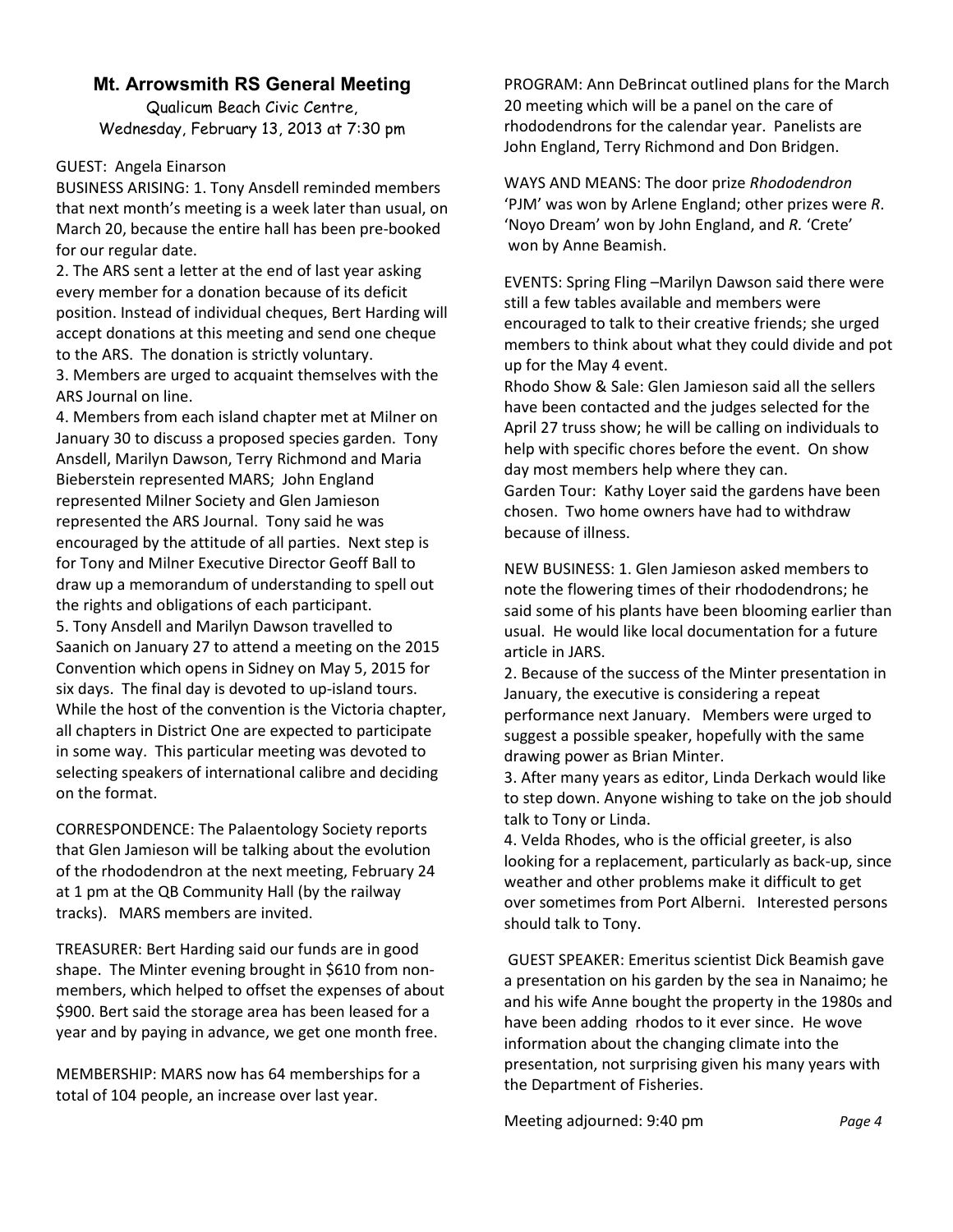# **Garden Journal**

#### Linda Derkach, Newsletter Editor

I love this time of year….for even on a cold and dreary day, I can walk around my garden and be warmed by a brave early spring bloomer.



*Iris reticulata* creates a brilliant blue skirt under *Hamamelis* 'Arnold Promise', complimenting the quirky yellow blossoms of this Witch Hazel. In large containers of shrubs, it provides a lovely splash of colour while we wait for the main event to leaf out and bloom. And easiest of all, it delights in a shallow dish as seen above. If you don't have *Iris reticulata*, I recommend treating yourself to a half dozen small pots when available in fall and group for a big splash in late winter.



The first thing I notice as I approach my garden gate is not the cold or rain….but the delicious fragrance provided by sarcococca nestled among my rhododendrons, and *Viburnum bodnantense* 'Pink Dawn' that has lived happily in a large pot for

many years. Sarcococca (Sweet Box) is best planted near a patio, porch or path so that passersby can enjoy the heavenly fragrance.



Every garden should have lots of crocuses…my favourite is *Crocus vernus* 'Yellow Mammoth', a strong golden yellow that demands attention.



This clump of *Hepatica nobilis* resides in a shallow alpine dish, and surprised me in mid-February with this lovely show.



Tough little *Rhododendron* 'Ptarmigan' produces dozens of delicate white blooms in February.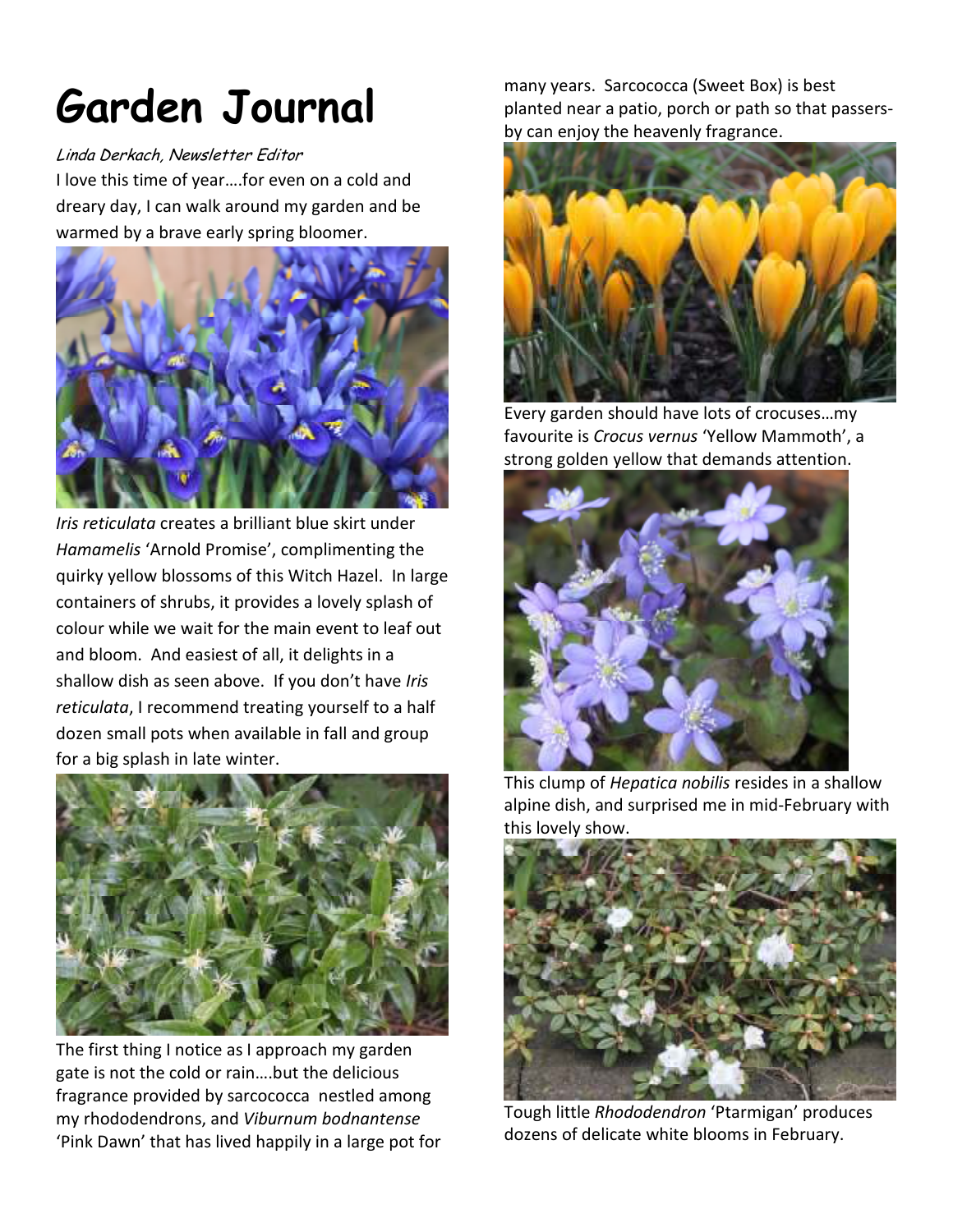

*Berberis darwinii* holds an Award of Garden Merit from the Royal Horticultural Society….and for very good reason. Evergreen, deer-resistant (prickly), fragrant, and early blooming are just some desirable traits. The flowers on this cultivar are a deep golden yellow with orange calyx – a wonderful combination against the shiny, dark green leaves.



My favourite later blooming hybrid is Helleborus 'Ivory Prince' which is very floriferous, longblooming, and holds its head up proudly.



All around my garden – nestled among the dark green foliage of rhododendrons with their swelling buds and promise of spring bloom – are hellebores. Here *Helleborus* 'Blue Lady' shyly blooms through the bare branches of *Cotinus* 'Golden Sprit' with a skirt of *Cyclamen hederifolium*.



My patches of *Cyclamen coum* expand each year with the help of ants…so they say. Less vigorous than *Cyclamen hederifolium*, *C. coum* blooms in January and February when most of the garden is still asleep. I wouldn't be without it!!!

**Text and photos: Linda Derkach Page 6**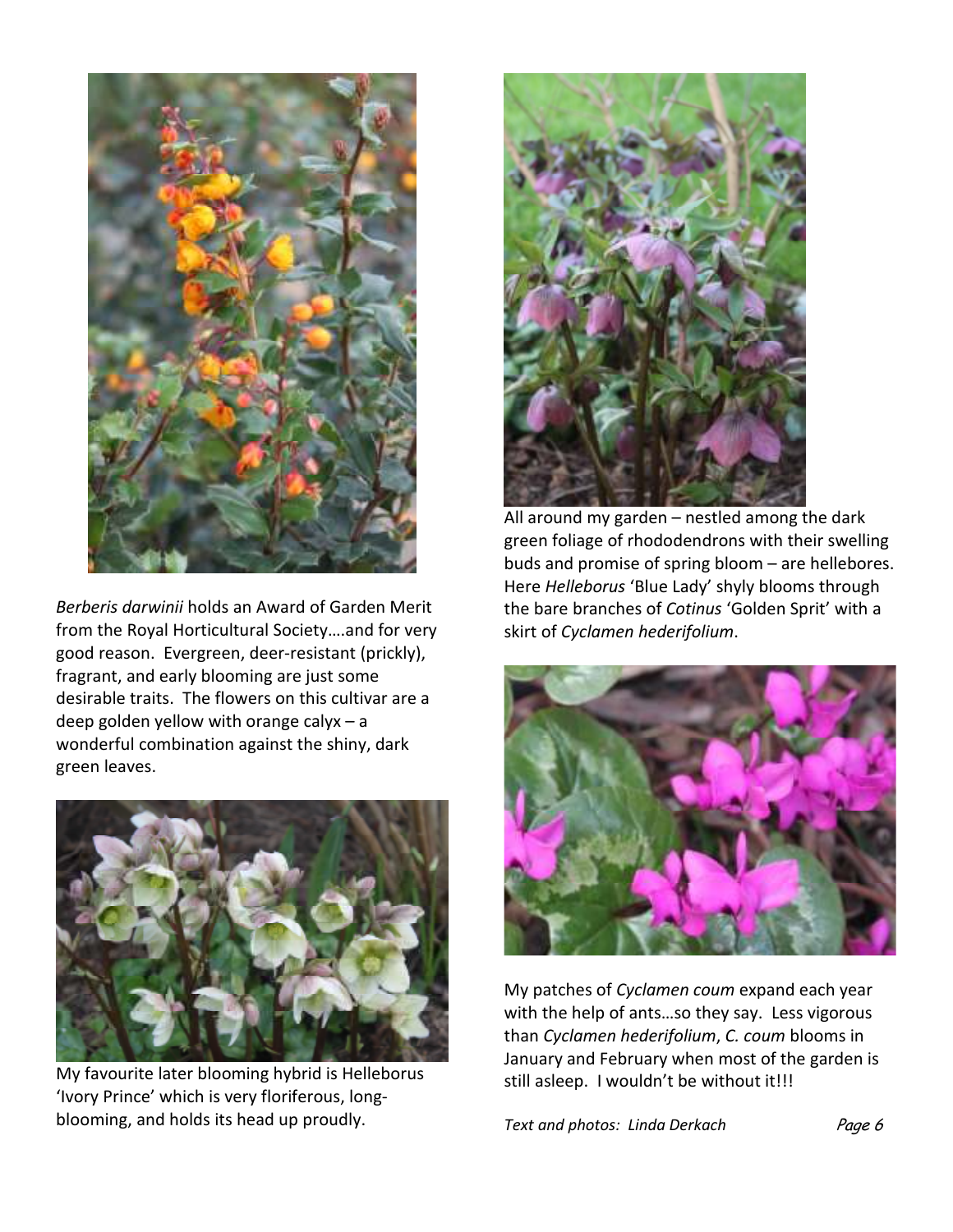#### **Nanoose Naturalists**

invite you to hear

**Jessica Wolf**  speak on **Edible Native Plants** 

 **Date: March 14th, 2013 Time: 7 pm Place: Nanoose Library Hall**  (corner of NW Bay Road and Nanoose Road)

> For more information call Joe at 250-468-1728

#### **The Mid Island Floral Art Club**

will meet on Thursday, March 14, 2013 at 2:00pm at St.Stephens Church Hall 150 Village Way, Qualicum Beach

> Join us for an afternoon with **Birgitta Mick**

> > and

**Katrina Isaak Graham** who will demonstrate  **"Spring Fling - Two Styles".** 

So - come join us for a fun afternoon to welcome spring. Everyone welcome. Guest fee \$5.00. Call Catherine at 250-937-1350 for more info. www.mifac.org.

### **Nature and Culture: Reflections on the Journey From Biodiversity and Culture to Biocultural Diversity with Nancy Turner**

Predominant in western thinking is the dichotomy between "nature" and "culture", with humans seen to be above and dominant over nature. Many societies, however, embrace a different philosophy in that humans are part of nature, and that we have responsibilities towards other species as we do to our own kin.

Join Nancy Turner as we explore why thinking of the importance not only of biodiversity, but of biocultural diversity, can help us frame our attitudes, our governance systems, and our very understandings of what it is to be human, and may help us to become responsible players in the world's ecosystems.

Nancy Turner is an ethno-botanist, Distinguished Professor and Hakai Professor in Ethno-ecology in the School of Environmental Studies at UVic. She has worked with First Nations' elders and cultural specialists in northwestern North America for over 40 years documenting and promoting their traditional knowledge of plants and habitats. She has authored or co-authored over 20 books and over 125 book chapters and papers. Her awards include the Order of British Columbia (1999) and the Order of Canada (2009).

**Thursday, March 7, 2013 at 7:00 p.m. UBC ESB Rm. 1013 Earth Sciences Building, 2207 Main Mall, Vancouver**  By Donation (\$5 suggested)

Tickets and information: botanicalgarden.ubc.ca/events This lecture is made possible by the Peter Wharton Memorial Fund. Donations are graciously accepted *Page 7*